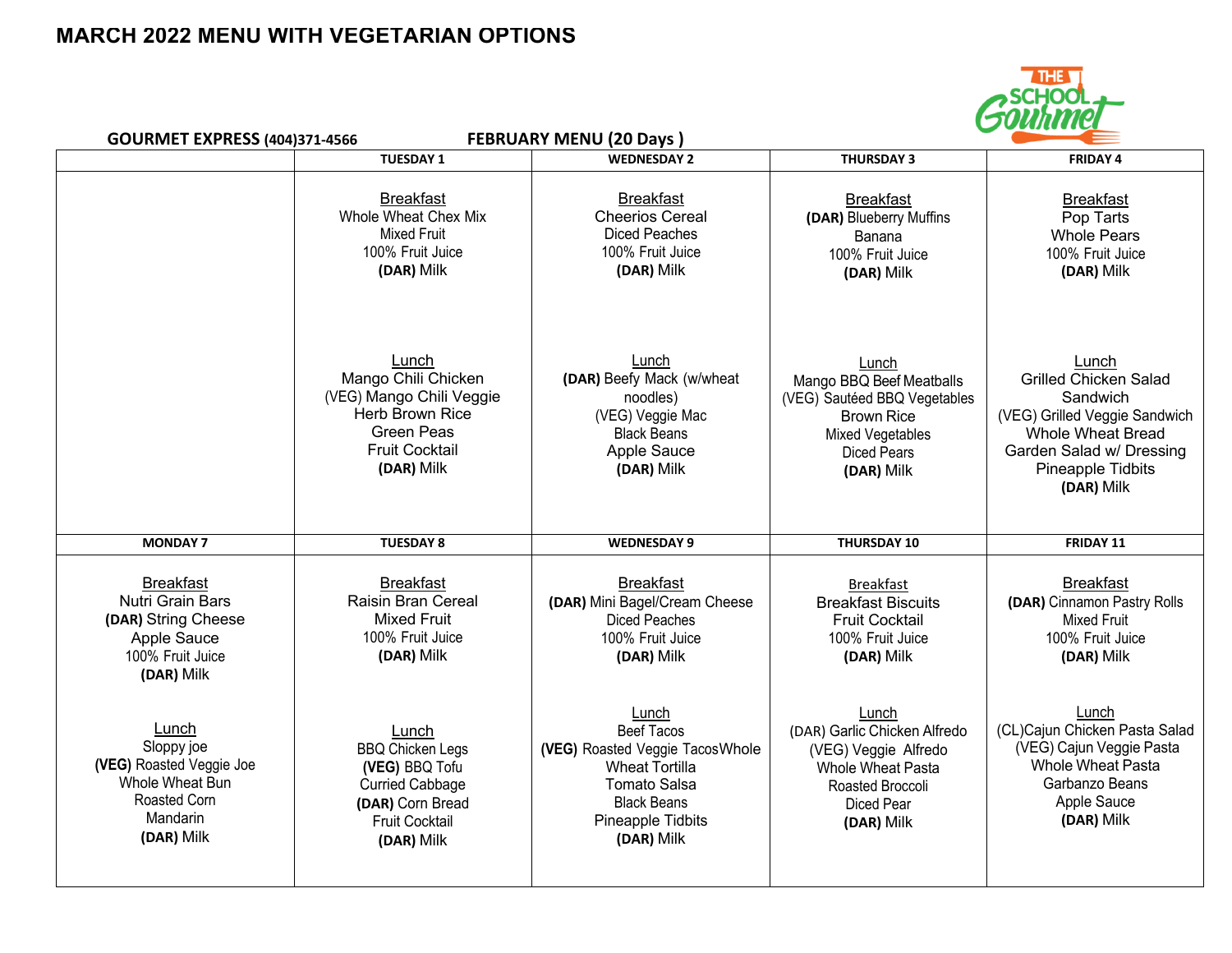# **MARCH 2022 MENU WITH VEGETARIAN OPTIONS**

| <b>MONDAY 14</b>                                                                                                             | <b>TUESDAY 15</b>                                                                                                                                                       | <b>WEDNESDAY 16</b>                                                                                                                               | <b>THURSDAY 17</b>                                                                                                                                                             | FRIDAY 18                                                                                                                                                              |
|------------------------------------------------------------------------------------------------------------------------------|-------------------------------------------------------------------------------------------------------------------------------------------------------------------------|---------------------------------------------------------------------------------------------------------------------------------------------------|--------------------------------------------------------------------------------------------------------------------------------------------------------------------------------|------------------------------------------------------------------------------------------------------------------------------------------------------------------------|
| <b>Breakfast</b><br>Apple Cinnamon Cereal<br>Apple Sauce<br>100% Fruit Juice<br>(DAR) Milk                                   | <b>Breakfast</b><br>Granola Bars<br><b>Diced Peaches</b><br><b>String Cheese</b><br>100% Fruit Juice<br>(DAR) Milk                                                      | <b>Breakfast</b><br>(DAR) Blueberry Muffins<br><b>Whole Pears</b><br>100% Fruit Juice<br>(DAR) Milk                                               | <b>Breakfast</b><br>Pop Tarts<br>Apple Sauce<br>100% Fruit Juice<br>(DAR) Milk                                                                                                 | <b>Breakfast</b><br>Apple Filled Pastry Frudel<br><b>Bananas</b><br>100% Fruit Juice<br>(DAR) Milk                                                                     |
| Lunch<br><b>Beef Hamburgers</b><br>(VEG) Garden Burgers<br>Whole Wheat Bun<br>Pinto Beans<br>Pineapple Tidbits<br>(DAR) Milk | Lunch<br>Sweet & Sour Chicken<br>(VEG) Sweet & Sour Vegetables<br><b>Steamed Brown Rice</b><br>California Blend<br>Apple Sauce<br>(DAR) Milk                            | Lunch<br>Hawaiian Meatballs<br>(VEG) Roasted Vegetable Pasta<br>Brown Rice Pilaf w/ Red Peppers<br>Green Beans<br>Pineapple Tidbits<br>(DAR) Milk | Lunch<br>Teriyaki Chicken W/ Asian Noodles<br>(VEG) Vegetable Teriyaki Noodles<br><b>Whole Wheat Noodles</b><br><b>Broccoli Stir Fry</b><br><b>Diced Peaches</b><br>(DAR) Milk | Lunch<br>(DAR) Turkey & American<br>Cheese Sandwich<br><b>Whole Wheat Bread</b><br><b>Grape Tomatoes</b><br>Orange Wedges<br>(DAR) Milk                                |
| <b>MONDAY 21</b>                                                                                                             | <b>TUESDAY 22</b>                                                                                                                                                       | <b>WEDNESDAY 23</b>                                                                                                                               | <b>THURSDAY 24</b>                                                                                                                                                             | <b>FRIDAY 25</b>                                                                                                                                                       |
| <b>Breakfast</b><br><b>Cheerios Cereal</b><br><b>Diced Peaches</b><br>100% Fruit Juice<br>(DAR) Milk                         | <b>Breakfast</b><br>Whole Wheat Chex Mix<br><b>Mixed Fruit</b><br>100% Fruit Juice<br>(DAR) Milk                                                                        | <b>Breakfast</b><br>Nutri-Grain Bar<br>(DAR) String Cheese<br>Apple Sauce<br>100% Fruit Juice<br>(DAR) Milk                                       | <b>Breakfast</b><br>Whole Wheat Chex Mix<br><b>Mixed Fruit</b><br>100% Fruit Juice<br>(DAR) Milk                                                                               | <b>Breakfast</b><br>Golden Graham Cereal Bar<br>Whole Banana<br>100% Fruit Juice<br>(DAR) Milk                                                                         |
| Lunch<br>(DAR) Beefy Mack (w/wheat<br>noodles)<br>(VEG) Veggie Mac<br><b>Green Beans</b><br>Apple Sauce<br>(DAR) Milk        | Lunch<br>Garlic & herb chicken Legs<br>(VEG) Roasted Eggplant Parm<br>Brown Rice Pilaf w/ Red Peppers<br><b>Mixed Vegetables</b><br><b>Fruit Cocktail</b><br>(DAR) Milk | Lunch<br>(DAR) Coconut Curried Chicken<br>(VEG) Coconut Curried Veggies<br><b>Yellow Rice</b><br>Golden Corn<br>Pineapple Tidbits<br>(DAR) Milk   | Lunch<br>Mango Chili Chicken<br>(VEG) Mango Chili Veggie<br><b>Herb Brown Rice</b><br><b>Green Peas</b><br><b>Fruit Cocktail</b><br>(DAR) Milk                                 | Lunch<br>Grilled Chicken Salad Sandwich<br>(VEG) Grilled Veggie Sandwich<br><b>Whole Wheat Bread</b><br>Garden Salad w/ Dressing<br><b>Diced Peaches</b><br>(DAR) Milk |